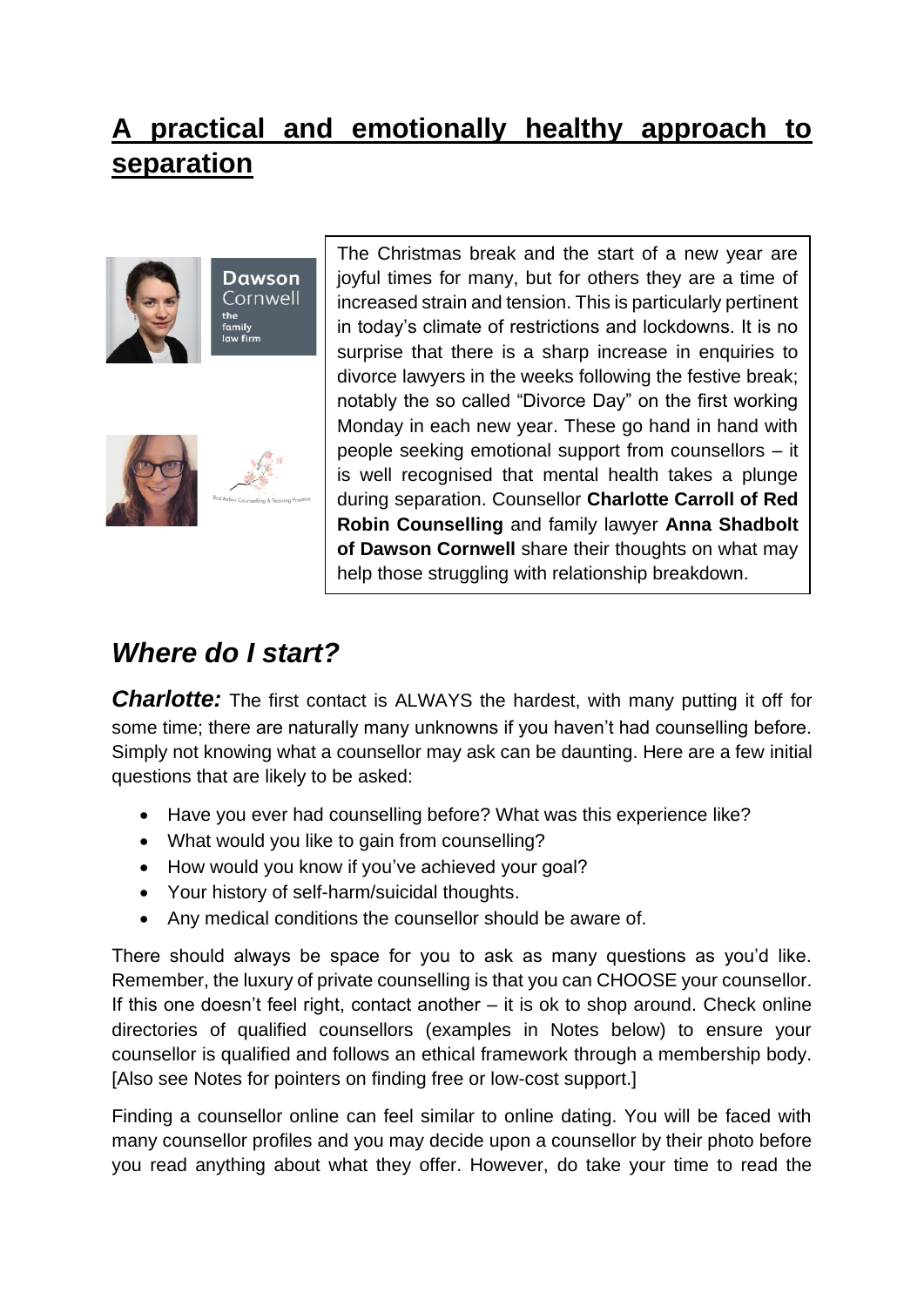counsellor profile to see if you feel a connection to them. Do they look and sound like someone you can open up to and would want to talk to? Once you've found a counsellor you like the sound of you can drop them an email or give them a call. Many counsellors offer a free 15-30 minute call and some offer a whole free session.

**Anna**: Picking up the telephone to make that first call takes courage. Sometimes it's the first time a client has said out loud that they want to get divorced. Sometimes it's the first time they feel ready to hear advice about their options and think about what lies ahead. Often, it's the end of a long road of trying to make the relationship work and they are desperate for change in some form. My clients come to me from a variety of sources; some referred to me personally by my contacts, some know of Dawson Cornwell's excellent reputation, some have simply searched online for a divorce lawyer in their area. As with people in general, divorce lawyers come in all shapes and sizes. You need to find the right one for you. You may seek a lawyer who is a forceful litigator, or you may prefer a more measured and less adversarial approach. Above all, you need a lawyer with clear expertise in family law and one that you can trust. The following are a good start:

- 1. Resolution 'Find a law professional' search: [https://resolution.org.uk](https://resolution.org.uk/)
- 2. Only Mums and Dads Family Law Panel: [https://thefamilylawpanel.org](https://thefamilylawpanel.org/)
- 3. Legal 500 directory (lists top ranked firms): [https://legal500.com](https://legal500.com/)
- 4. Chambers & Partners directory (lists top ranked firms): [https://chambers.com](https://chambers.com/)

### *Who is the right professional for me?*

**Charlotte**: You will need to consider whether you want someone to listen and sit with you and support you through this time or whether you want someone who can provide more practical support. Some types of therapy will be about making changes for self; identifying unhelpful thinking habits/behaviours and finding ways to alter them. Other types will focus on listening to you, or some therapists will be interested in thinking and linking your current concerns with childhood experiences, giving you a greater understanding of your patterns of relating. I am an Integrative Counsellor. This means I can pull on strings from more than one approach and mould therapy to the individual sitting in front of me. I am able to work at your pace and provide a safe, nonjudgemental and confidential environment. I will sit with you and develop an understanding of your world ('Person-Centred'). I am also able to work with you to explore your past and how unresolved historic events/feelings can impact your current behaviours, thoughts and feelings ('Psychodynamic').

Whatever the form of therapy, the counsellor will work at your pace, providing you with a space where you can freely speak and explore. Follow your instincts when you are reading the counsellor profiles and have your first call. If it doesn't feel right, you find a connection isn't forming or feel possible, trust your instincts and try another one.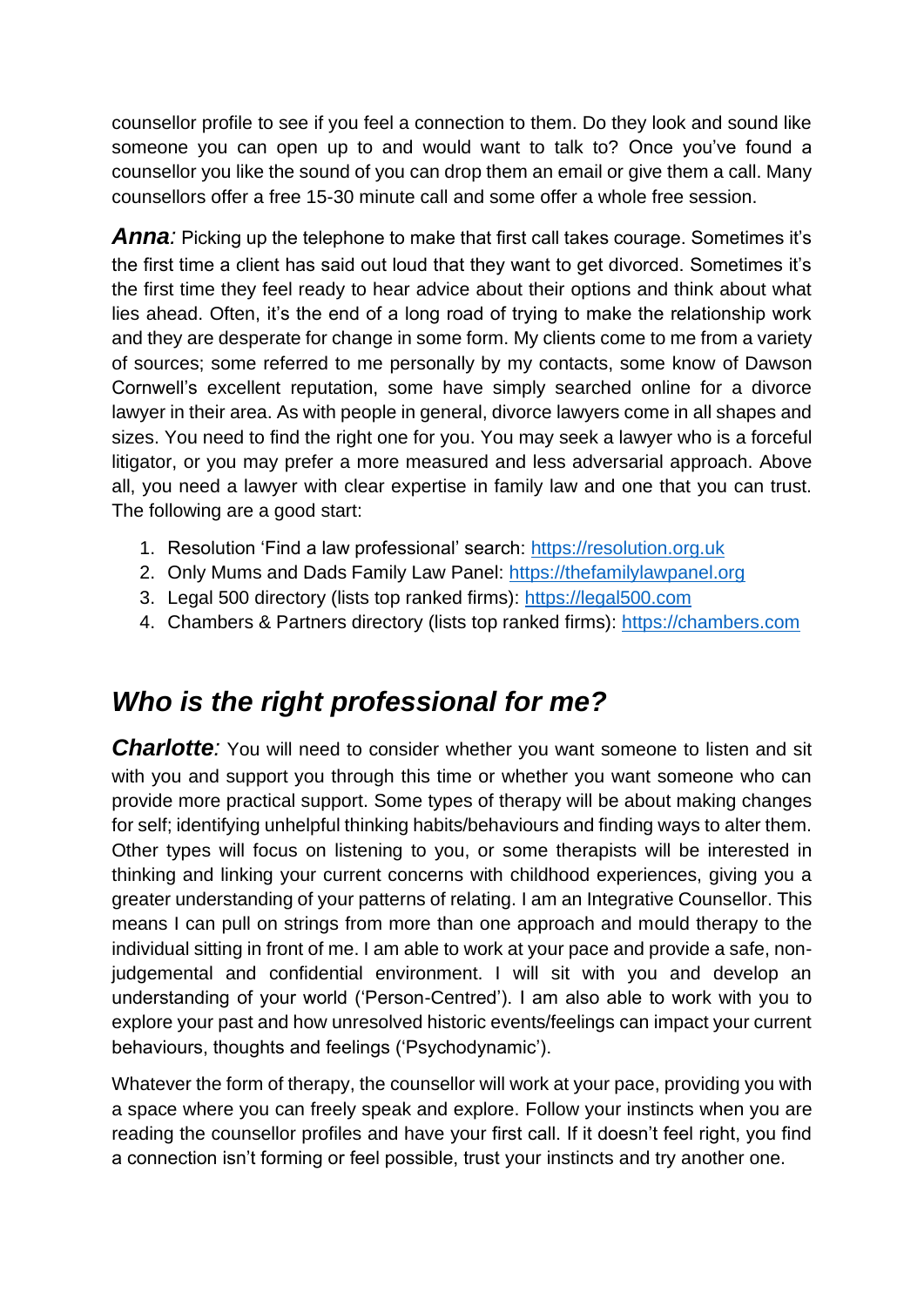**Anna**: You will know by the end of your first telephone call whether that lawyer is the lawyer for you. During an initial call I do the following: a) get to grips with the key facts b) outline the divorce process c) provide my thoughts on what financial settlement you can expect to receive d) estimate how long the process takes and potential costs e) advise on points to think about when managing the interim period, including arrangements for any children.

I am a proud member of two organisations: Resolution and the Family Law Panel of Only Mums and Dads. Both these organisations promote constructive and costeffective negotiations, with the interests of the family at heart. My key aim is to sort out the dispute and protect a client's interests during the process; I am not interested in running up enormous legal bills on fights that will ultimately not serve you well. In all cases there are robust arguments that must be made, and I am an experienced litigator so am comfortable in the court arena, but I firmly believe that protracted, acrimonious and costly court proceedings must remain a last resort.

#### *Why is it important to seek support?*

**Charlotte**: Mental health support before, during and after divorce can be incredibly useful in the following ways:

- Helping you to feel less stressed and alone.
- Enabling you to be in a position where you can best support your children.
- Enabling you to be sure you are making the best decisions for you.
- Ensuring you and your feelings are heard, accepted, and understood.

Your solicitor is there for you but they require facts so they can best help you obtain what you need and deserve. They don't necessarily have the time nor the training to support you emotionally; this is not their primary role. Plus, you will be paying them a lot more per hour than a counsellor, who is better equipped to support you with mental health concerns. A counsellor is there just for you; to listen, accept and understand you and your feelings.

Counselling is also available for your children, especially if you notice they are struggling with the transition. Counselling can aid children in understanding what divorce is and means for them. It also encourages them to consider their own thoughts and feelings, giving them a voice, which can often be silenced during the divorce procedure.

**Anna**: Simply put, forewarned is forearmed. It's best to know your options from the outset: a) how to best manage the interim position and protect your interests in the short to long term b) what constitutes a realistic financial settlement – there's no point spending months arguing over a point that will, in legal terms, get you nowhere b) what funding options you may have for expensive legal fees c) potential forums for resolving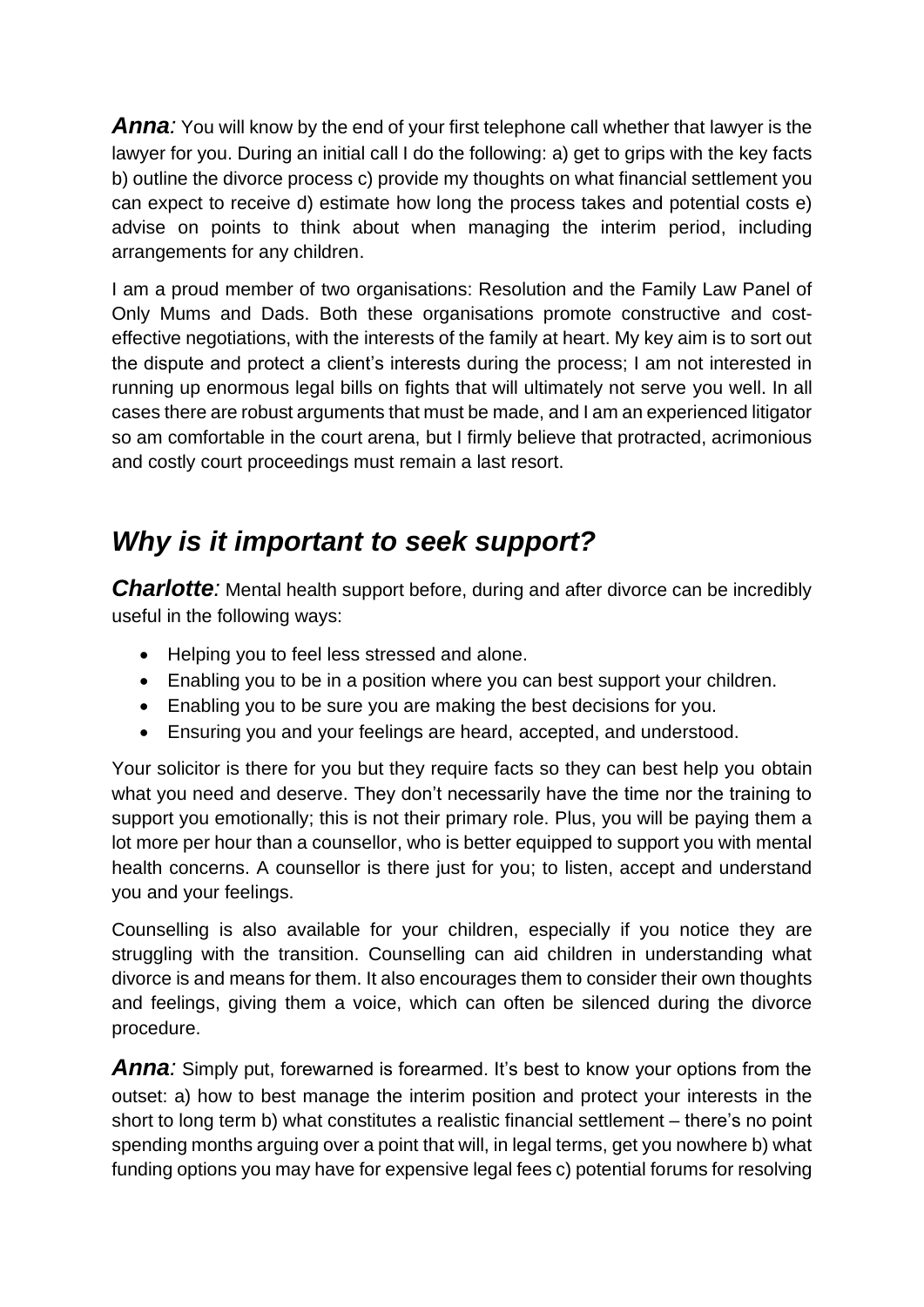this dispute including alternate dispute resolution forums such as mediation and arbitration.

The legal process is not straightforward to navigate; there is archaic terminology to get to grips with, set procedures to follow and limited publicly available guidance on the specifics. Whilst the Government has helped make some parts of the process simpler for the general public (e.g. obtaining a divorce online), other parts such as drafting a court order that embodies your financial settlement largely remain the remit of lawyers. You need confidence that your agreement will be legally binding, and a specialist practitioner will be able to provide you with that assurance.

## *How to cope: 3 top tips*

#### *Charlotte:*

- 1. Consider who constitutes your support network. Who can you go to for emotional support, a shoulder to cry on or someone to vent to? Who can you go to for practical support, perhaps collect some shopping, help on school runs etc? The best tip I can give you in supporting your children is to not use them as a shoulder to cry on or an ear to vent to. They, too, will be holding a lot of uncertainty and emotions.
- 2. Find a new routine when you are ready it can be easy to do what you've always done, in the home you've owned, with the person you once loved, maybe still love… it's ok to make changes. In the meantime – find time for you, whether that be seeing friends, joining a book club, finding a hobby or just having space to watch TV.
- 3. Be kind to yourself: divorce is a huge life transition and the end of a commitment, the death of a relationship and the life you once knew or thought you were going to have. Grief can be felt in very different ways. If one day at a time is all you can handle right now, that is ok. There is no right or wrong way to emotionally navigate a divorce.

#### *Anna:*

- 1. Don't panic. Seek advice at an early stage so you know your options. You will find a way out of your difficult situation; the reassuring thing about the legal process is there is a structure and timescale to resolving disputes so the end will be in sight even though it might not feel like it.
- 2. Try not to raise the heat. Keep things calm at home as far as possible, especially in front of the children.
- 3. Be pragmatic. You won't win every fight focus on what is really important and think about what is realistic and achievable. What arrangements are likely to